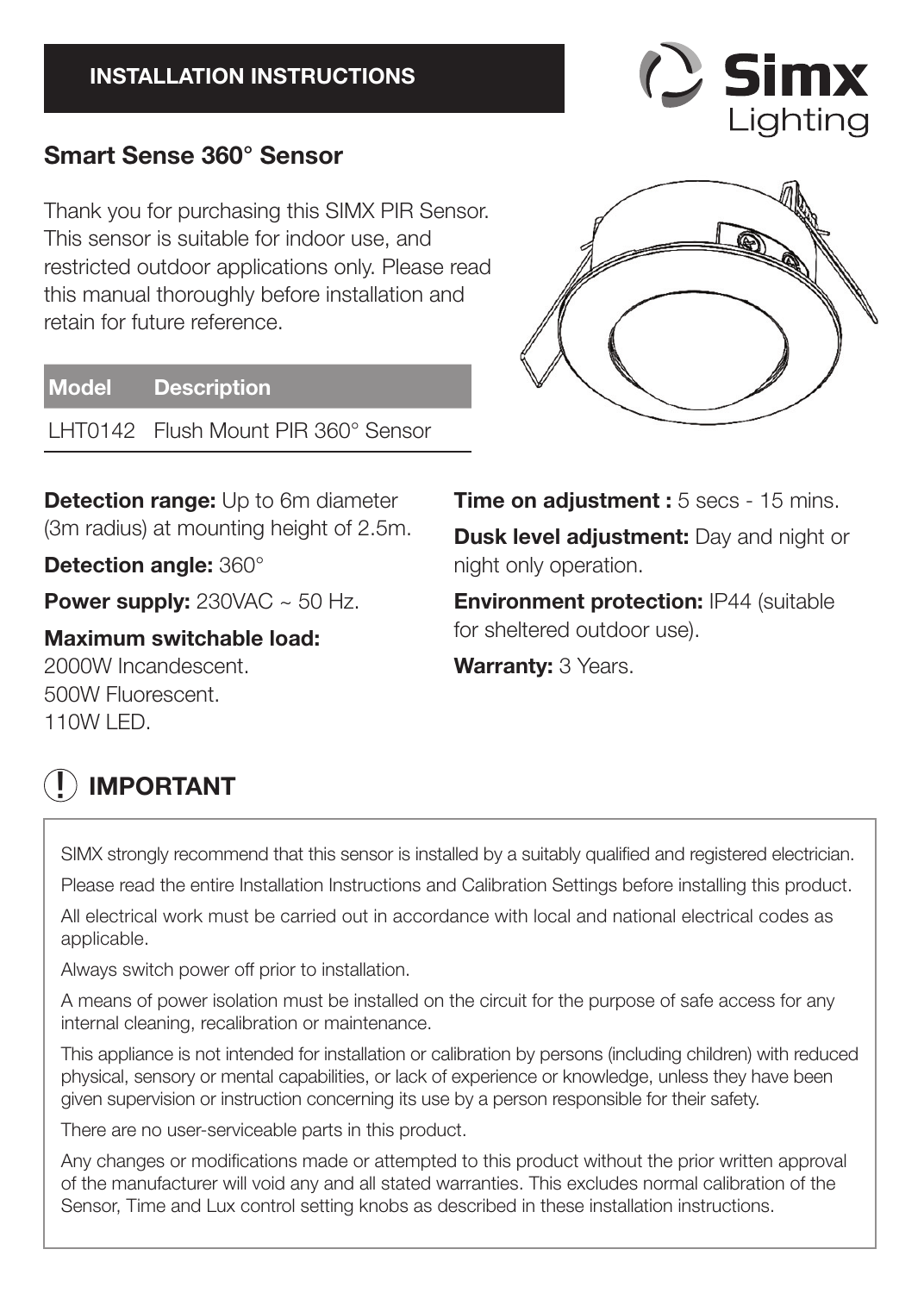

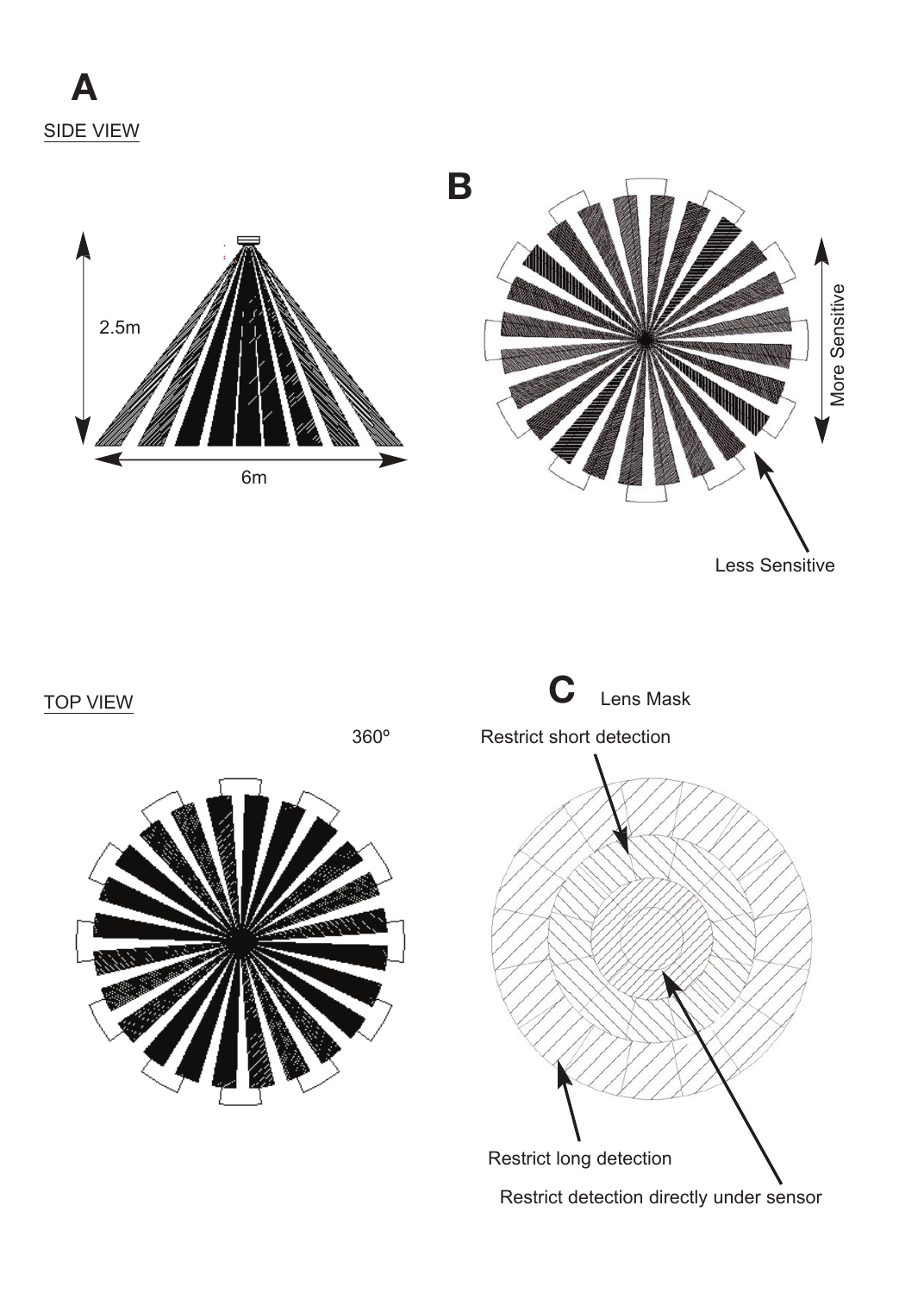

L2<br>In the above illustration:

Load OUT

- 4 core cable may be used.
- There is no external junction box.

- A bridge is provided, prewired to bridge across live supply from AC mains to the output load via the contacts.





In the above illustration:

- The L1 L2 terminals are used to control a DC load or if the load uses a different phase or voltage supply from the AC mains in. - Factory fitted bridge must be removed to isolated L1 & L2 terminals from AC mains in.



IN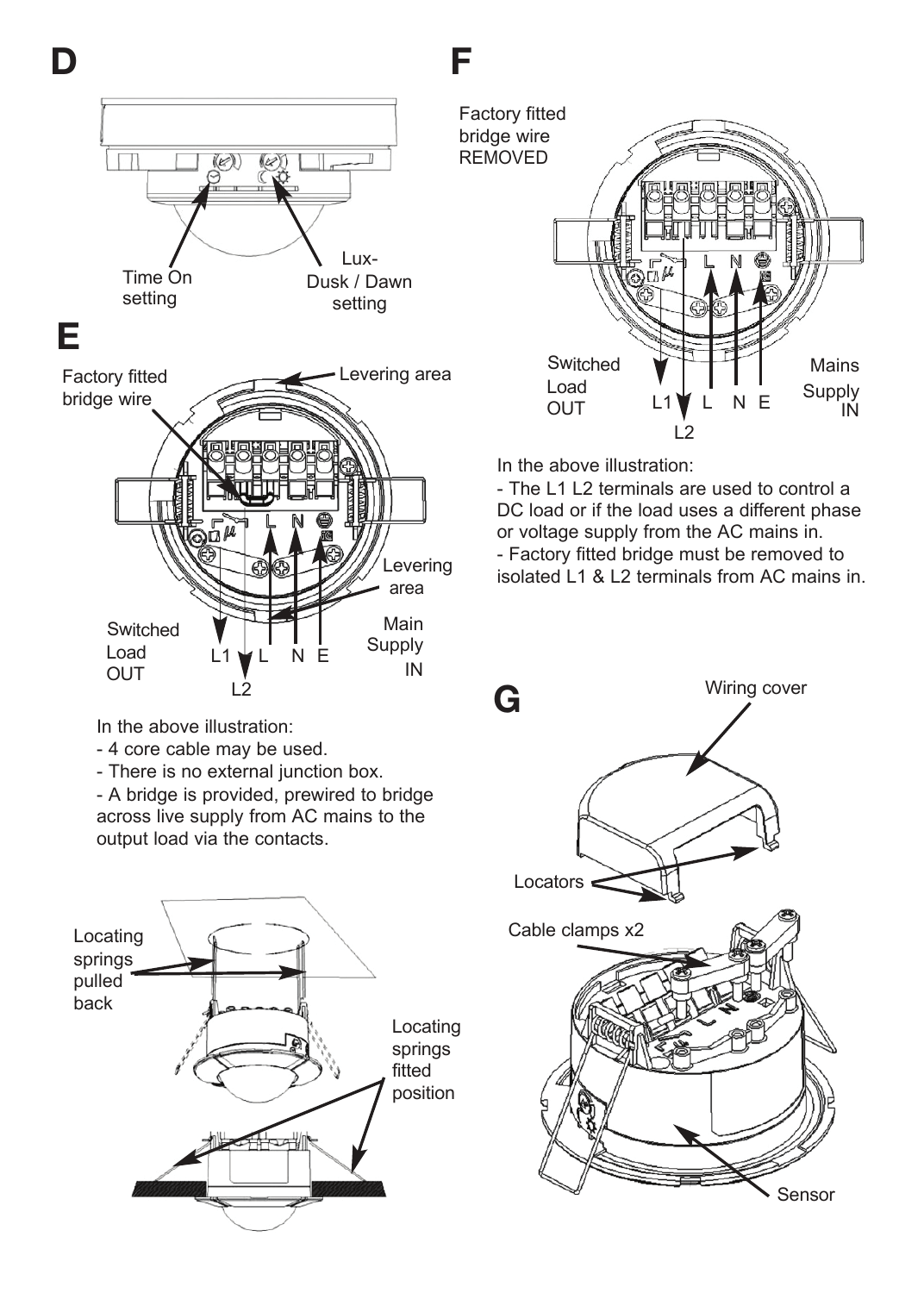The unit utilises passive infrared technology to detect heat radiation of moving human bodies. Upon detection, the attached lighting load will illuminate for a user-determined time period.

An integral daylight sensor ensures day or night-only operation.

#### **PARTS INCLUDED**

- PIR Sensor unit.
- Instruction manual. Please keep safe for future reference.
- Accessory Pack. Includes wiring cover, 2 x cable clamps, 4 x clamp screws and adhesive lens mask.

This product is suitable for indoor or sheltered outdoor use. Connected load must not exceed maximum 2000W incandescent, 500W fluorescent or 110W LED.

This unit can also be used to control inductive load not exceeding 200W.

**CAUTION:** This unit circuit is surge and transient protected to IEC specification. However, if voltage varies significantly from 230 volts, which may occur on circuits with motor loads, the sensor may malfunction.

# **SECTION TWO - SELECTING THE LOCATION**

Careful positioning of the sensor will be required to ensure optimum performance.

The motion detector has a number of detection zones, at various vertical and horizontal angles as shown (see Diagram A detailing detection range and direction).

A moving human body needs to cross/enter one of these zones to activate the sensor. The best all-round coverage is achieved with the unit mounted at the optimum height of 2.5m.

The sensor is more sensitive to movement ACROSS its field of vision than to movement directly TOWARDS (see Diagram B). Therefore position the unit so that the sensor looks ACROSS the likely approach path.

Avoid positioning the sensor where there are any sources of heat in the detection area (extractor fans, tumble dryer exhausts etc.) including opposite any other light sources such as other security lights.

Reflective surfaces (i.e. pools of water or white-painted walls) and overhanging branches may cause false activation under extreme conditions.

During extreme weather conditions the motion sensor may exhibit unusual behaviour. This does not indicate a fault with the sensor. Once normal weather conditions return, the sensor will resume normal operation.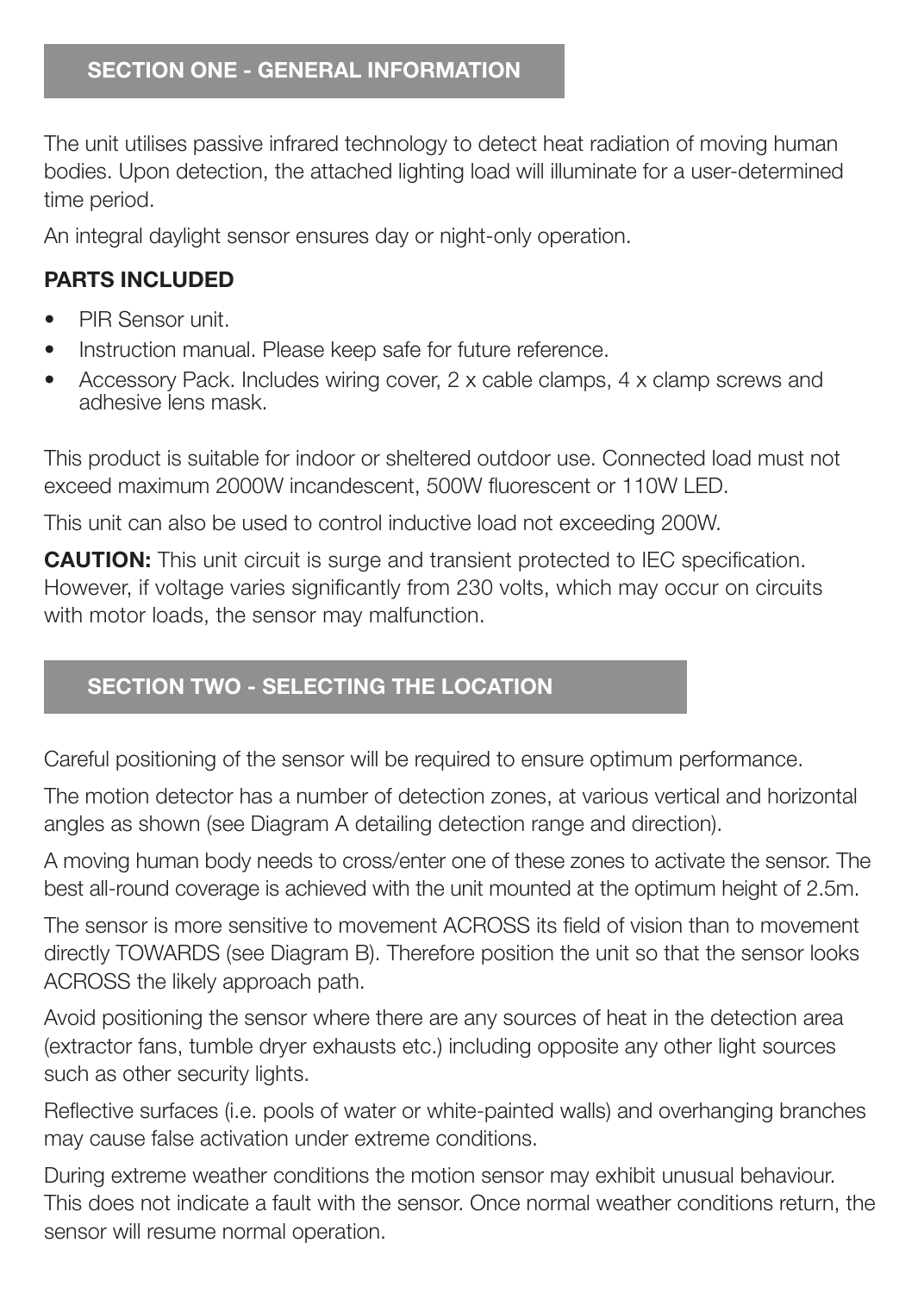After choosing a suitable location (see previous section) install the unit as follows:

The unit is suitable for connection to a 230 V AC 50Hz electricity supply. An internal switch should be installed to switch the power to the unit ON & OFF. This allows the sensor to be easily switched off when not required or for maintenance purposes and allows it to be conveniently brought into manual override.

Remove the wiring cover from the sensor by depressing the catch on the side and lifting it clear of the twin locator's opposite the catch (see Diagram G).

Mark the position of the 75mm diameter locating hole centre, take care to avoid ceiling joists and other obstructions within the 75mm diameter. Drill a pilot hole to take the centre shaft of a hole cutter, then cut the required hole.

#### **IMPORTANT**

Switch off the electricity at the fuse box by removing the relevant fuse or switching off the circuit breaker before proceeding with the installation. All fittings should be installed by a registered electrician.

#### **Connection**

There Are 2 Possible Connection Scenarios:

• **Standard connection. See Diagram E.** The factory fitted "bridge" wire must not be removed.

Connect the 3 or 4 core mains supply cable to the terminal block on the unit as follows:-

NEUTRAL (Blue) N<br>EARTH (Green/Yellow) ( $\widehat{\perp}$ EARTH (Green/Yellow) LIVE (Brown)

Connect the fourth core (lighting live) of the four core cable (if used) to the L1 terminal block or the second 3 core cable (from the lighting) to L1 (brown), N (blue) and E (Green/Yellow). SWITCHED LIVE L1

• **Switching DC loads or loads which use a different phase or voltage supply**  from the AC mains (see Diagram F). Remove the factory fitted bridge wire.

Connect the 3 core mains supply cable to the terminal block on the unit as follows:- NEUTRAL (Blue) N  $\bigoplus$ EARTH (Green/Yellow) LIVE (Brown)

Connect the load in series with the load supply between L1 and L2 terminals.

Please note that the function of L1 and L2 can viewed as a simple switch controlled by the PIR sensor electronics.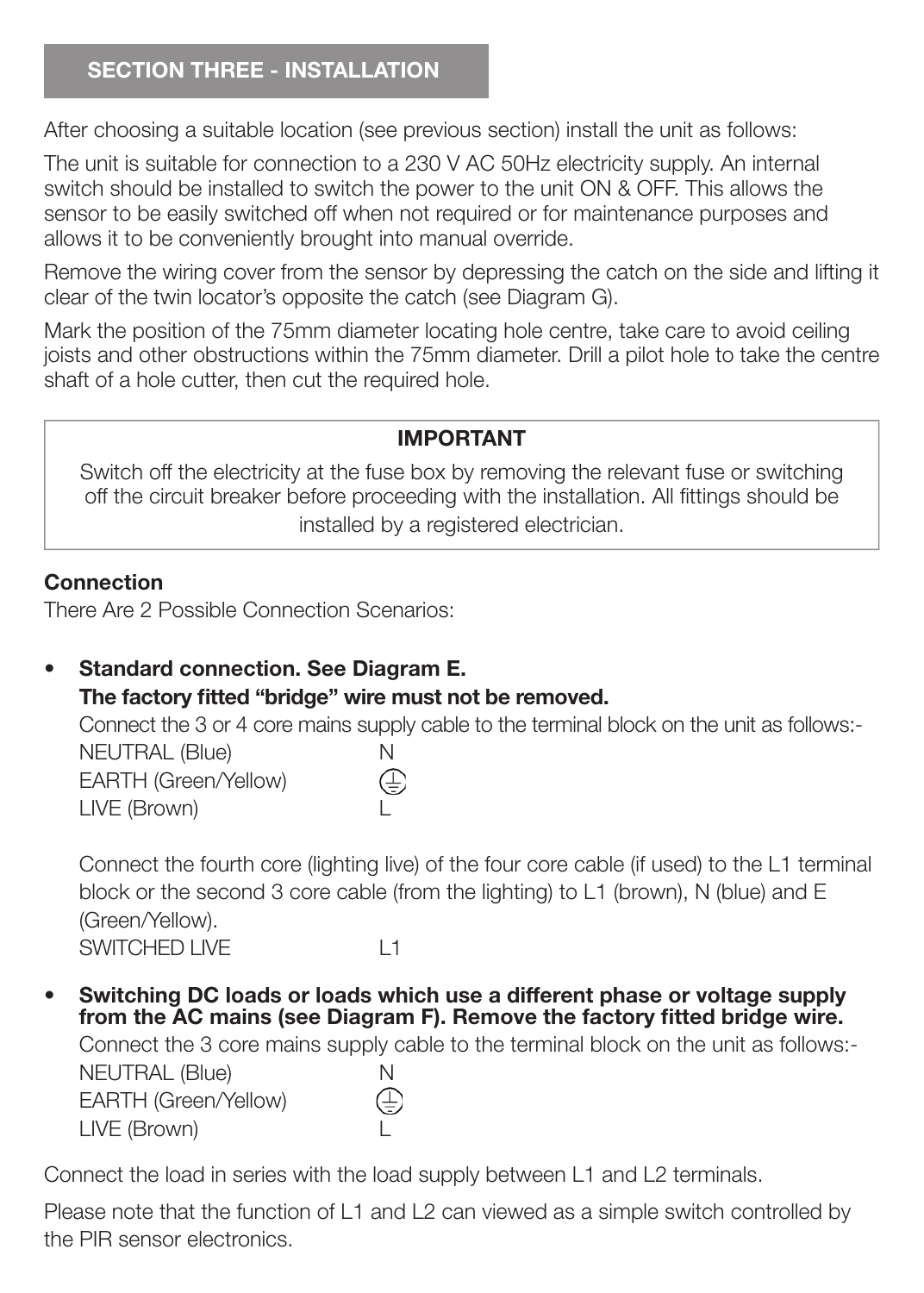When wiring is complete, set the two adjustment controls on the side of the unit (Diagram D) to the following position:

**TIME** - Fully anti-clockwise (min. time). **DUSK** - Fully clockwise (daylight).

Push back the locating spring (Diagram E) and feed the unit into the ceiling void via the 75mm hole. The locating spring will now fold back and hold the unit in place.

It is recommended to keep the top of the sensor clear of any insulation material.

Reconnect the mains power supply to liven the circuit/s.

# **SECTION FOUR - OPERATION AND TESTING**

### **Walk Testing Procedure**

Set the two adjustment controls on the underside of the unit (Diagram C) to the following positions:

**TIME** - Fully anti-clockwise (min. time).

**DUSK** - Fully clockwise (daylight).

The unit will now operate during daytime as well as at night, illuminating the lamp for approx. 5 seconds each time. This allows testing to be carried out to establish whether the sensor is covering the required area.

The lamp will immediately illuminate as the unit goes through its "warm-up" period. After approximately 1 - 2 minutes the lamp will extinguish. Try to remain outside the detection area during the warm-up period.

Walk around the sensor to establish the detection area. The sensor will detect within an approximately six metres diameter circle from the centre of the sensor location with 2.5m ceiling height.

As you cross a detection "zone" the lamp will illuminate. Now, stand still until the lamp extinguishes (this should take approx. 5 seconds).

Start moving again. As you cross each "zone" the lamp will illuminate.

Repeat the above, walking at various distances and angles to the unit. This will help you to establish the detection pattern and discover any unwanted detection areas.

### **Masking The Sensor Lens**

To reduce the sensor coverage, preventing detection in unwanted areas, mask the sensor lens using the lens mask sticker supplied (see Diagram C). For your information, the centre section of the lens covers short range detection, and the outer edge of the lens covers long range. Mask the sensor to suit your installation.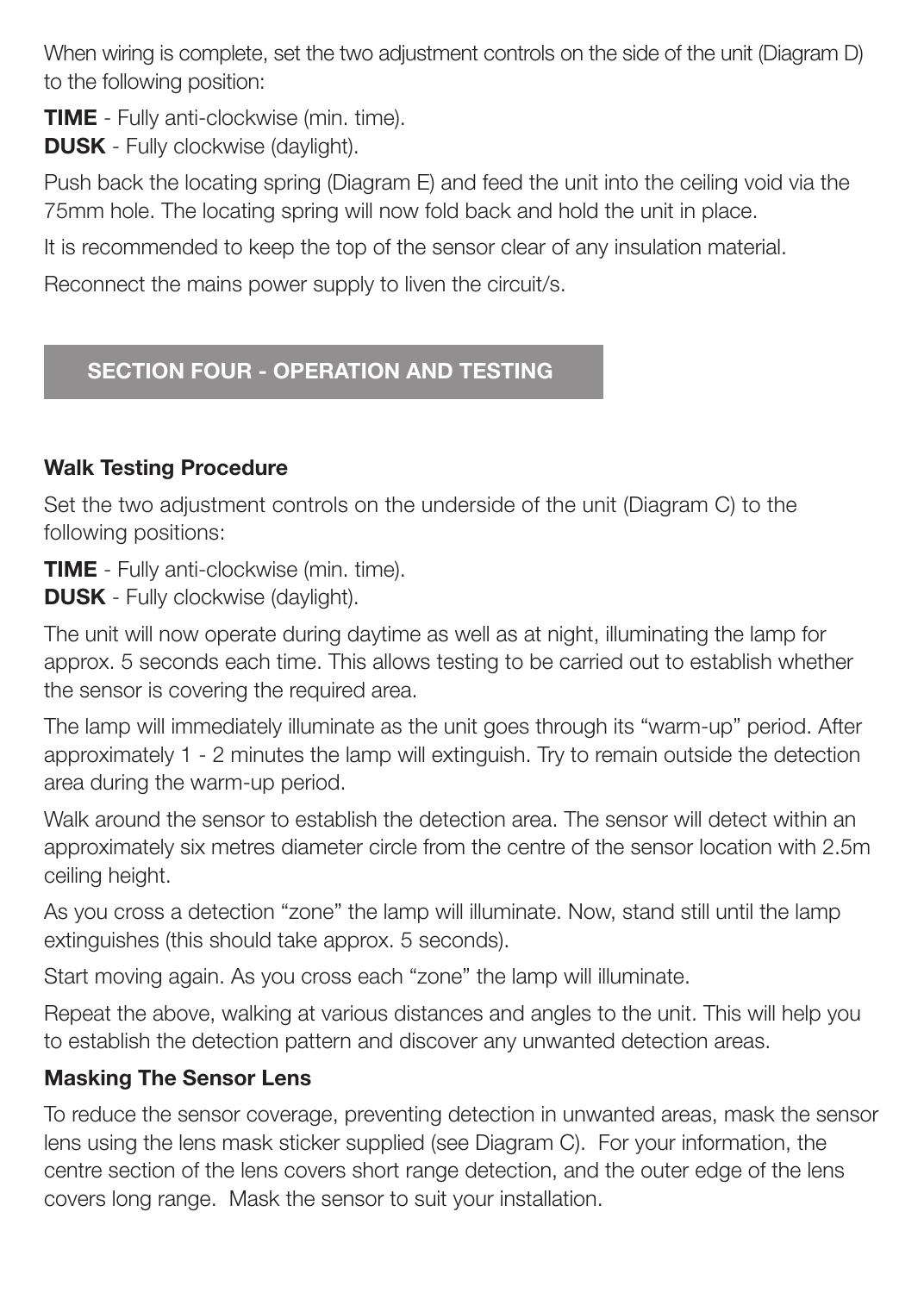#### **Setting Up For Automatic Operation.**

When walk tests are complete, the unit can be switched to automatic operation :

To access the controls use a knife or thin flat blade screwdriver to gently level (see Diagram E) the unit clear of the ceiling. Hold in position against the spring pressure while making adjustment.

The TIME setting controls how long the unit remains illuminated following activation & after all motion ceases. The minimum time (fully anti-clockwise) is approx. 5 seconds, whilst the maximum time (fully clockwise) is approx. 15 minutes. Set the control to the desired setting between these limits.

The DUSK control determines the level of darkness required for the unit to start operating. The setting is best achieved by the procedure below:

**Set the DUSK control knob fully anti-clockwise.** The unit will now start operating at dusk.

If you require the light to activate earlier, wait until the ambient light level reaches the level of darkness at which you wish the lamp to become operative, SLOWLY (a small step at a time) rotate the control in a clockwise direction until a point is reached where the lamp illuminates in response to a hand moving below the unit. Leave the control set at this point.

At this position, the unit should become operative at approximately the same level of darkness each evening. Observe the operation of the unit. If the unit is starting to operate too early (i.e. when it is quite light), adjust the control slightly anti-clockwise. If the unit starts to operate too late (i.e. dusk), adjust the control slightly clockwise.

Continue to adjust until the unit operates as desired.

Once the unit is set up as desired, ease the unit back into position under spring pressure.

#### **MANUAL OVERRIDE MODE**

The light can be switched on for longer time periods by use of the Manual Override Mode. This can be activated at night by using the isolation switch.

Switch the isolation switch twice (OFF/ON, OFF/ON) within 2 seconds. The unit will now illuminate continuously until dawn or until it is switched back into Detection Mode.

To return to Detection Mode, switch the isolation switch off and then back on again within 1 second.